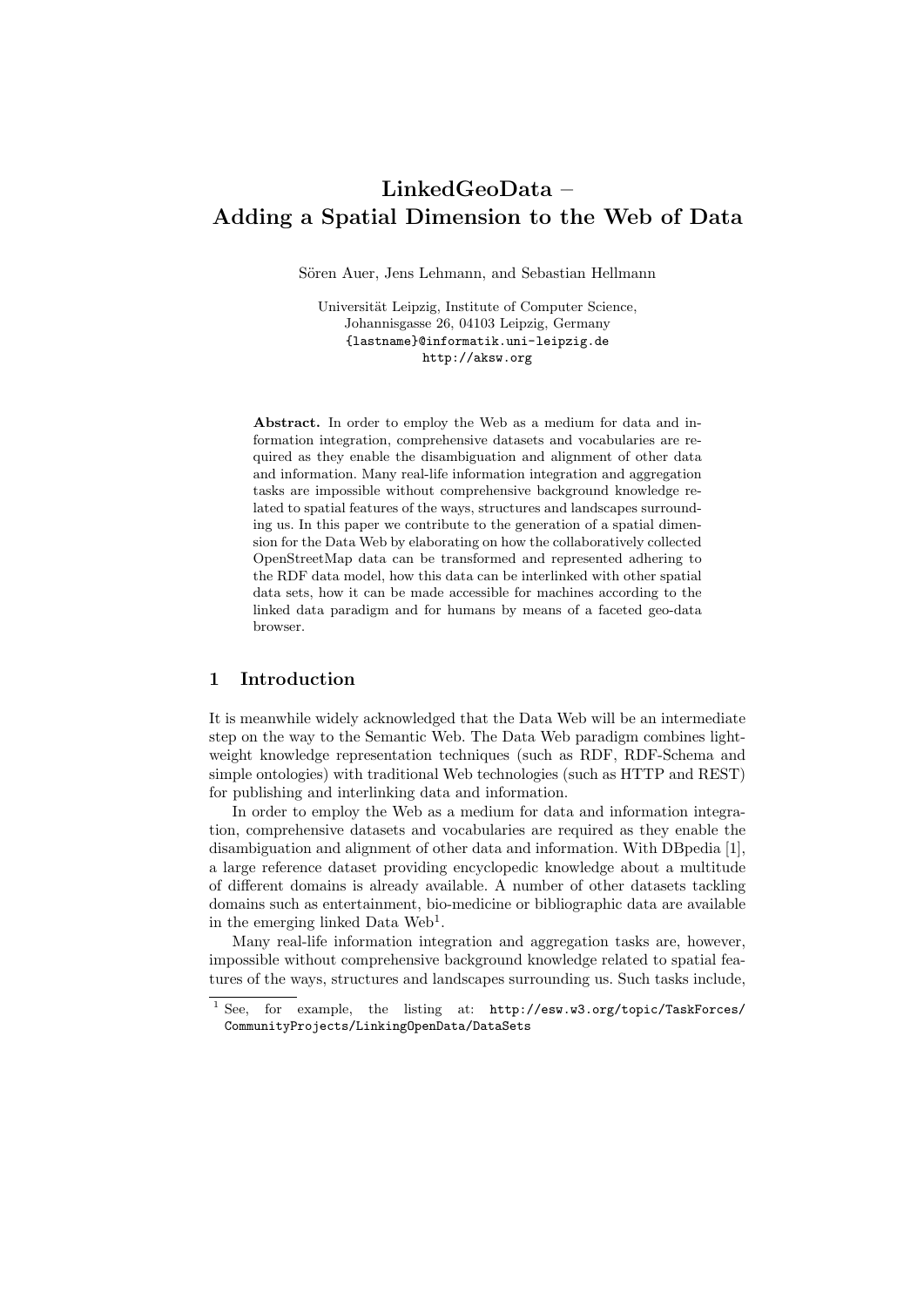for example, to depict locally the offerings of the bakery shop next door, to map distributed branches of a company or to integrate information about historical sights along a bicycle track.

With the OpenStreetMap (OSM)<sup>2</sup> project, a rich source of spatial data is freely available. It is currently used primarily for rendering various map visualizations, but has the potential to evolve into a crystallization point for spatial Web data integration. In this paper we contribute to the generation of an additional spatial dimension for the Data Web by elaborating on:

- how the OpenStreetMap data can be transformed and represented adhering to the RDF data model,
- how this data can be interlinked with other spatial data sets,
- how it can be made accessible for machines according to the linked data paradigm and for humans by means of a faceted geo-data browser.

The resulting RDF data comprises approximately 2 billion triples. In order to achieve satisfactory querying performance, we have developed a number of optimizations. These include a one-dimensional geo-spatial indexing as well as summary tables for property and property value counts. As a result, querying and analyzing LinkedGeoData is possible in real-time; thus enabling completely new spatial Data Web applications.

The paper is structured as follows: after introducing the OpenStreetMap project in Section 2, we describe how the OSM data can be transformed into the RDF data model in Section 3 and be published as Linked Data in Section 4. We present a mapping methodology for establishing mappings to existing data sources on the Data Web in Section 5. In Section 6 we showcase a faceted geodata browser and editor and conclude in Section 7 with an outlook to future work.

# 2 The OpenStreetMap Project

OpenStreetMap is a collaborative project to create a free editable map of the world. The maps are created by using data from portable GPS devices, aerial photography and other free sources. Registered users can upload GPS track logs and edit the vector data by using a number of editing tools developed by the OSM community. Both rendered images and the vector dataset are available for downloading under a Creative Commons Attribution-ShareAlike 2.0 license. OpenStreetMap was inspired by the Wiki idea - the map display features a prominent 'Edit' tab and a full revision history is maintained.

Until now the OpenStreetMap project has succeeded in collecting a vast amount of geographical data (cf. Figure 1), which in many regions already surpasses by far the quality of commercial geo-data providers<sup>3</sup>. In other regions,

 $^{\text{2}}$  http://openstreetmap.org

<sup>3</sup> Data about the Leipzig Zoo, for example, includes the location and size of different animals' vivariums.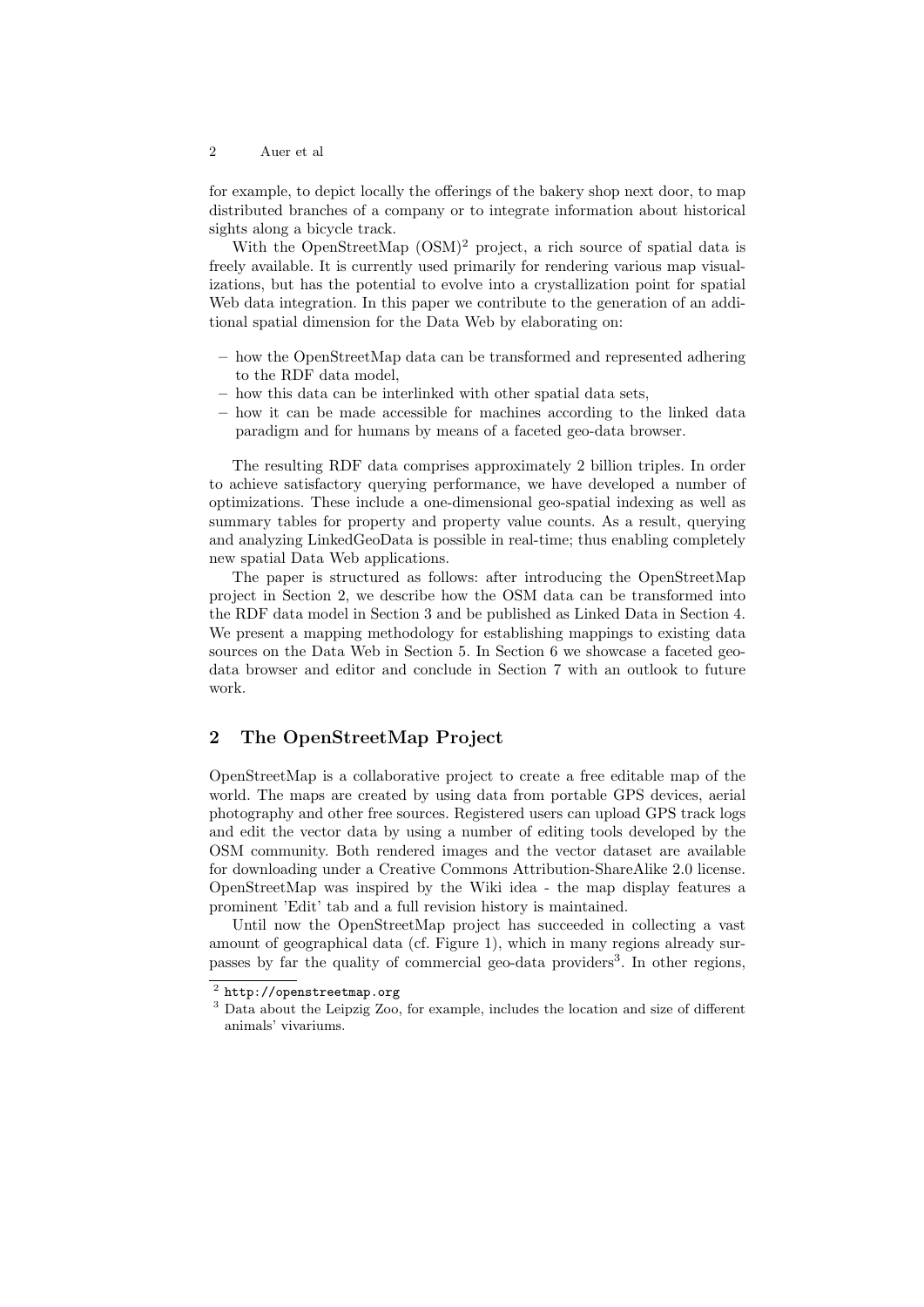where currently only few volunteers contribute, data is still sparse. The project, however, enjoys a significant growth in both active contributors and daily contributed data so that uncharted territory vanishes gradually. For some regions the project also integrates publicly available data (as with the TIGER data in the U.S.) or data donated by cooperations (as in The Netherlands).

| Category                                        | <b>Overall Amount Daily Additions Monthly Growth</b> |            |                  |  |  |
|-------------------------------------------------|------------------------------------------------------|------------|------------------|--|--|
|                                                 |                                                      | (avg.)     | in the last year |  |  |
| Users                                           | 127,543                                              | <b>200</b> | $11\%$           |  |  |
| Uploaded GPS points                             | 915,392,139                                          | 1,600,000  | $10\%$           |  |  |
| <b>Nodes</b>                                    | 374,507,436                                          | 400,000    | $5\%$            |  |  |
| Ways                                            | 29,533,841                                           | 30,000     | $7\%$            |  |  |
| Relations                                       | 136.245                                              | 300        | $6\%$            |  |  |
| <b>Table 1.</b> OSM statistics as of June 2009. |                                                      |            |                  |  |  |

The OSM data is represented by adhering to a relatively simple data model. It comprises three basic types - nodes, ways and relations - each of which are uniquely identified by a numeric id. Nodes basically represent points on earth and have longitude and latitude values. Ways are ordered sequences of nodes. Relations are, finally, groupings of multiple nodes and/or ways. Each individual element can have a number of arbitrary key-value pairs (tags in the OSM terminology). Ways with identical start and end nodes are called closed and are used to represent buildings or land use areas, for example.

The various OSM components are depicted in Figure 1. The data is stored in a relational database. The data can be accessed, queried and edited by using a REST API, which basically uses HTTP GET, PUT and DELETE requests with XML payload (as shown in Figure 2). The data is also published as complete dumps of the database in this XML format on a weekly basis. It currently accounts for more than 6GB of Bzip2 compressed data. In minutely, hourly and daily intervals the project additionally publishes changesets, which can be used to synchronize a local deployment of the data with the OSM database.

Different authoring interfaces, accessing the API, are provided by the OSM community. These include the online editor Potlatch, which is implemented in Flash and accessible directly via the edit tab at the OSM map view, as well as the desktop applications JOSM and Merkaartor. Two different rendering services are offered for the rendering of raster maps on different zoom levels. With Tiles@home, the performance-intense rendering tasks are dispatched to idle machines of community members; thus achieving timeliness. The Mapnik renderer, in turn, operates on a central tile server and re-renders tiles only in certain intervals.

Apart from geographical features, the key-value pairs associated with OSM elements are a rich source of information. Such annotations are, for example, used to distinguish different types of roads, to annotate points-of-interest or to influence the map rendering. While initially intended primarily to guide the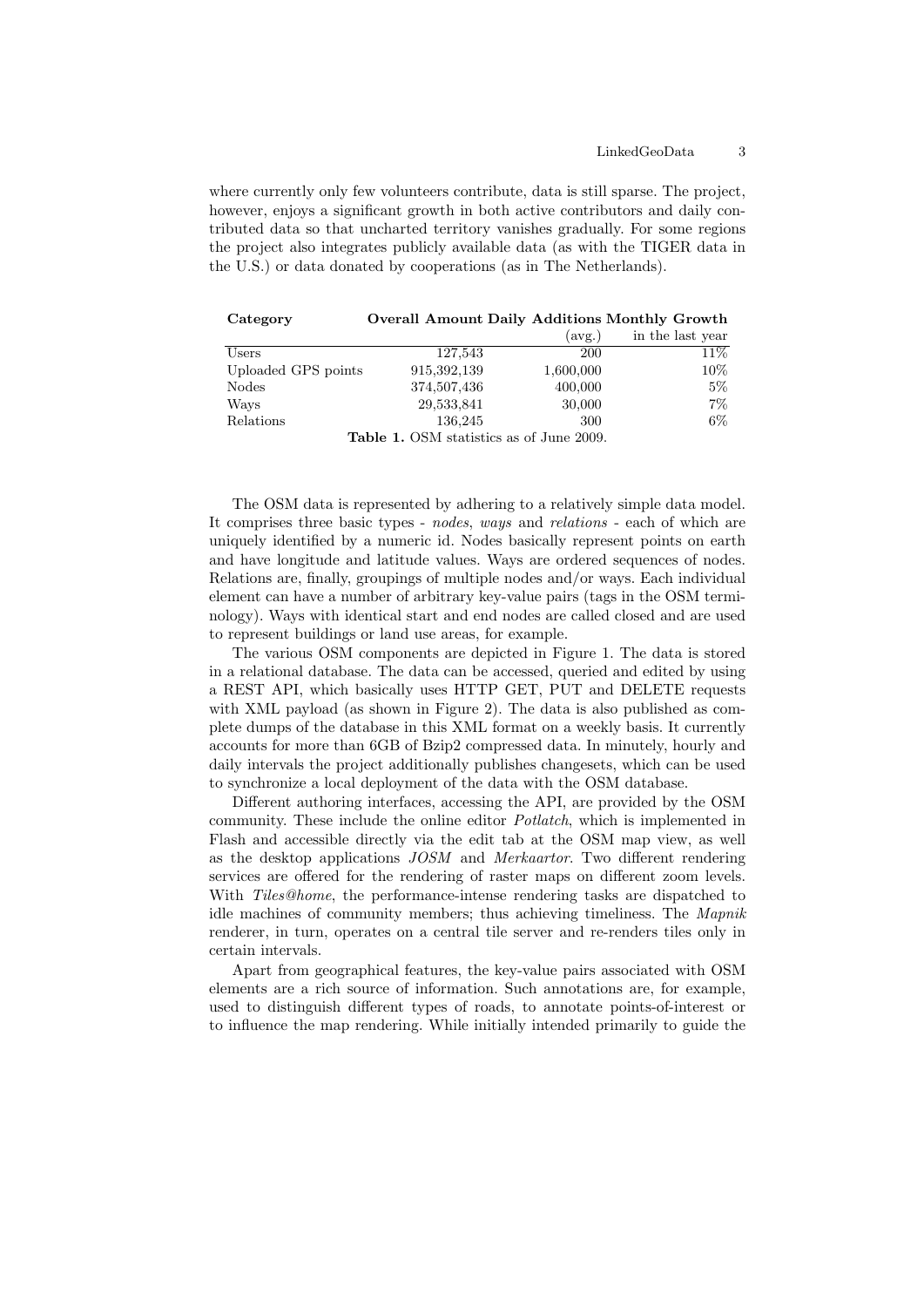



Fig. 1. Technical OpenStreetMap architecture and components. Source: http://wiki.openstreetmap.org/wiki/Image:OSM\_Components.png

map rendering, the key-value annotations now already contain a multiplicity of information, which is actually not rendered on the map. This includes, for example, opening hours, links to Web sites or speed limits. An overview over the community-agreed annotations can be found at: http://wiki.openstreetmap. org/wiki/Map\_Features.

# 3 Transforming OSM into RDF Data Model

A straightforward transformation of OSM data into RDF is not practical, since the resulting 2 billion triples are difficult to handle by existing triple stores. Current triple stores might generally be able to load and query this amount of data; however, response times are according to our experiments not sufficient for practical applications. A particular issue is the storage of the longitude/latitude information, which can currently by far be more efficiently handled by relational database indexing techniques.

As a result of these considerations, we chose to follow a mixed approach in which part of the data is stored in relations and another part is stored according to the RDF data model. But even with regard to the latter part some additional assumptions can considerably reduce the amount of data and increase the querying performance. For example, OSM element ids (used to identify nodes, ways and relations) are always positive integer values. Taking this into account, the space allocated for storing subjects in RDF triples can be significantly reduced and the indexing can be performed more efficiently. Another optimization we performed is to store 'interesting' nodes, ways and relations (i.e. those tagged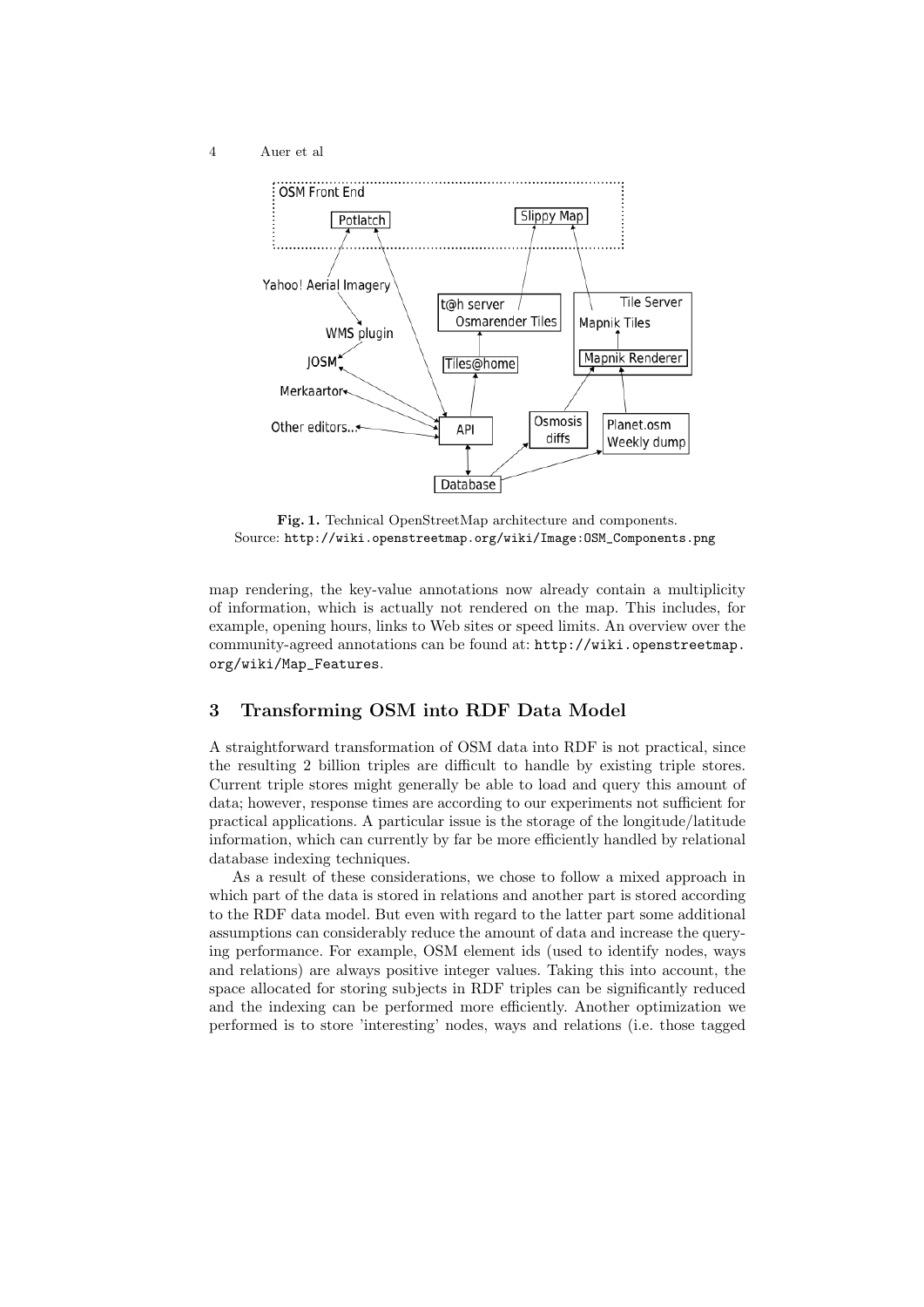```
<node id="26890002" lat="51.051934" lon="13.7415877" version="10"
   changeset="766465" user="saftl" uid="7989" visible="true"
   timestamp="2009-03-09T08:49:48Z">
 <tag k="name" v="Frauenkirche" />
 <tag k="created_by" v="Potlatch 0.10e" />
 <tag k="tourism" v="viewpoint" />
 <tag k="url" v="http://www.frauenkirche-dresden.de/" />
 <tag k="denomination" v="lutheran" />
 <tag k="wikipedia:en" v="Frauenkirche_Dresden" />
 <tag k="religion" v="christian" />
 <tag k="amenity" v="place_of_worship" />
 <tag k="wikipedia:de" v="Frauenkirche_(Dresden)" />
</node>
```
Fig. 2. OSM XML excerpt representing a node.

with certain tags) together with their coordinates in a summary table named elements. The resulting database schema is visualized in Figure 3.

The database is populated by importing the XML files which are published in regular intervals by the OpenStreetMap project<sup>4</sup>. In order to be able to import the gigantic XML exports more quickly, we developed our own optimized import script, which is by a factor 3-5 faster than the Osmosis tool. It also handles incremental updates, which are published by OSM on a minutely basis and allow to syncronize a local with the OSM database.

# The LinkedGeoData Ontology

A part of the LGD ontology<sup>5</sup> is derived from the relational representation as shown in Figure 3. It includes (or reuses) classes like geo-wgs84:SpatialThing with subclasses node, way, relation and properties such as geo-wgs84:lat, geo-wgs84:lon, locatedNear, rdfs:label. A major source of structure, however, are the OSM tags, i.e. attribute-value annotations to nodes, ways and relations.

There are no restrictions whatsoever regarding the use of attributes and attribute values to annotate elements in OSM. Users can create arbitrary attributes and attribute values. This proceeding is deliberate in order to allow new uses as well as to accommodate unforeseen ones. There is, however, a procedure in place to recommend and standardize properties and property values for common uses. This procedure involves a discussion on the OSM mailinglist and after acceptance by the community the documentation of the attribute on the OSM  $\text{wiki}^6$ .

When we examined the commonly used attributes we noticed that they fall into three categories:

 $^4$  http://planet.openstreetmap.org/

<sup>5</sup> The LGD ontology is available at: http://linkedgeodata.org/vocabulary

 $^6$  http://wiki.openstreetmap.org/wiki/Map\_Features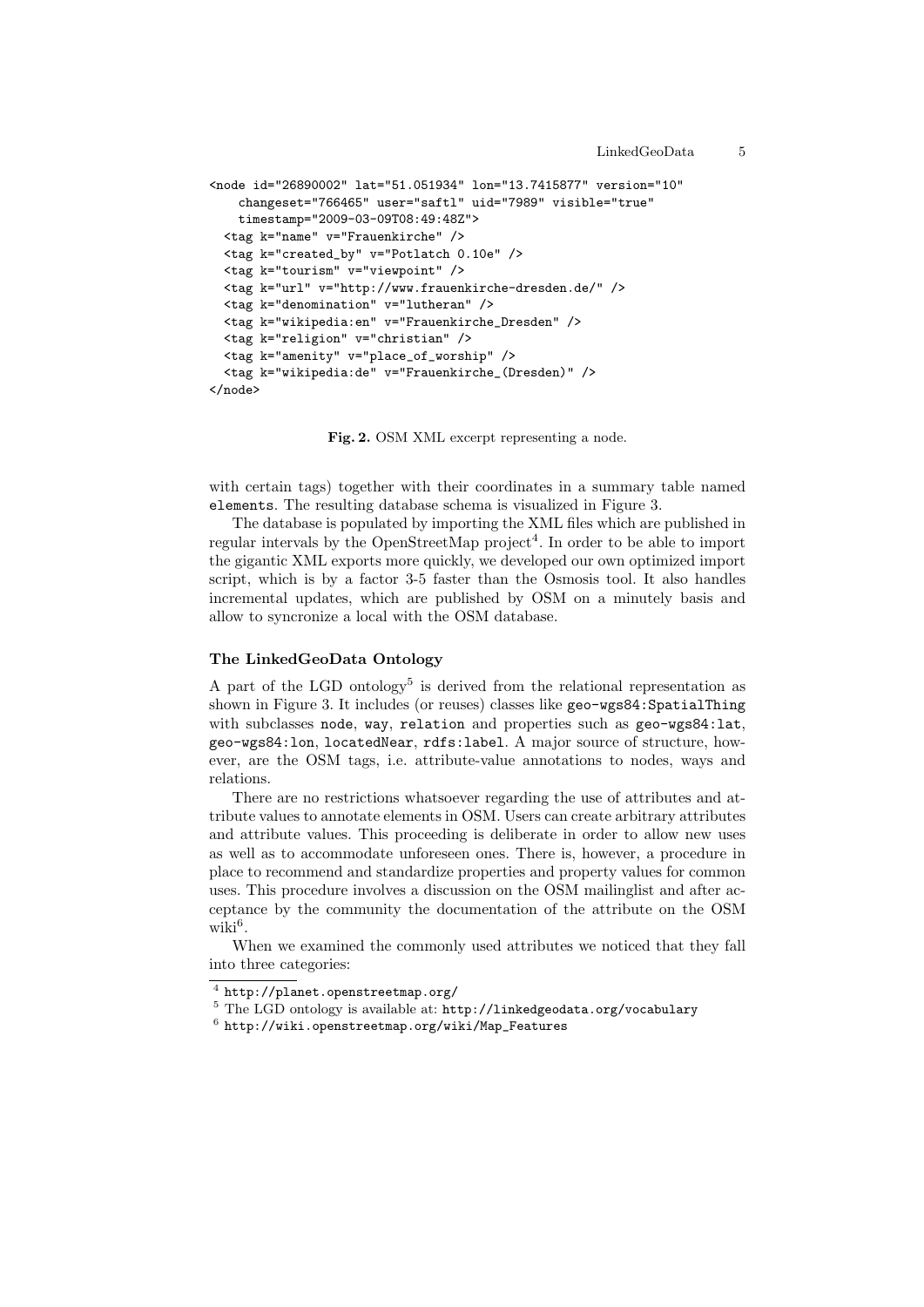

Fig. 3. LinkedGeoData database schema.

- classification attributes, which induce some kind of a class membership for the element they are applied to. Example include: highway with values motorway, secondary, path etc. or barrier with values hedge, fence, wall etc.
- description attributes, which describe the element by attaching to it a value from a predefined set of allowed values. Examples include: lit (indicating street lightning) with values yes/no or internet access with values wired, wlan, terminal etc.
- data attributes, which annotate the element with a free text or data values. Examples include: opening hours or maxwidth (indicating the maximal allowed width for vehicles on a certain road).

We employ this distinction to obtain an extensive class hierarchy as well as a large number of object and datatype properties. The class hierarchy is derived from OSM classification attributes. All classification attributes are interpreted as classes and their values are represented as subclasses. Thus secondary, motorway and path, for example, become subclasses of the class highway. OSM elements tagged with classification attributes are represented in RDF as instances of the respective attribute value. In some cases the value of classification attributes is just yes - indicating that an OSM element is of a certain type, but no sub-type is known. In this case we, assign the element to be an instance of the class derived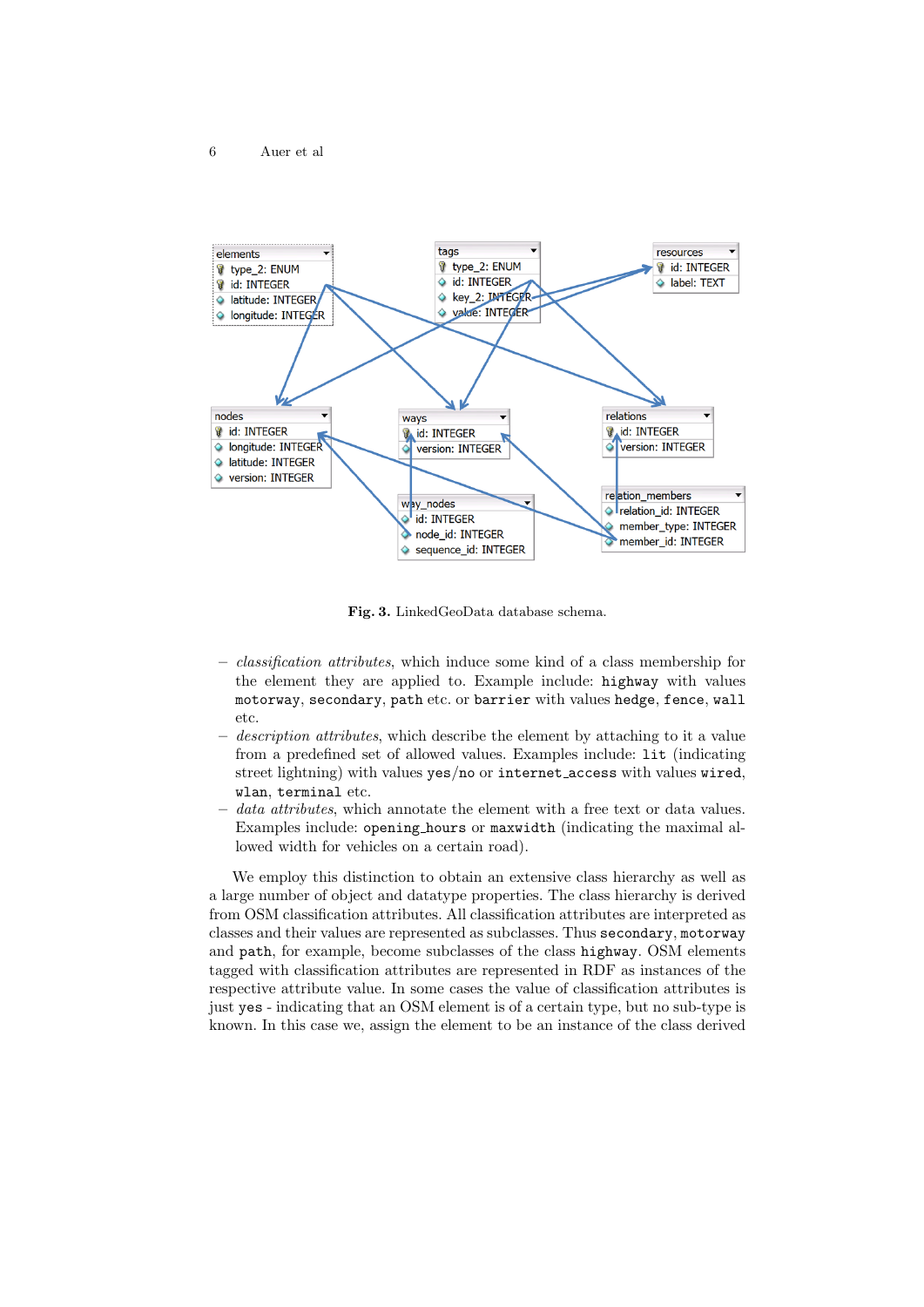```
lgd-node:26890002 rdfs:comment "Generated by Triplify V0.5" .
lgd-node:26890002 cc:license cc:by-sa/2.0 .
lgd-node:26890002 lgd-vocabulary:attribution "This data is derived" .
lgd-node:26890002#id rdf:type lgd-vocabulary:node .
lgd-node:26890002#id geo-wgs84:long "13.7416"^^xsd:decimal .
lgd-node:26890002#id geo-wgs84:lat "51.0519"^^xsd:decimal .
lgd-node:26890002#id lgd-vocabulary:created_by lgd:Potlatch+0.10e .
lgd-node:26890002#id lgd-vocabulary:religion lgd:christian .
lgd-node:26890002#id lgd-vocabulary:name "Frauenkirche" .
lgd-node:26890002#id lgd-vocabulary:tourism lgd:viewpoint .
lgd-node:26890002#id lgd-vocabulary:amenity lgd:place_of_worship .
lgd-node:26890002#id lgd-vocabulary:wikipedia%2525de
                "http://de.wikipedia.org/wiki/Frauenkirche_(Dresden)" .
lgd-node:26890002#id lgd-vocabulary:wikipedia%2525en
                  "http://en.wikipedia.org/wiki/Frauenkirche_Dresden" .
lgd-node:26890002#id lgd-vocabulary:denomination lgd:lutheran .
lgd-node:26890002#id lgd-vocabulary:url
                               "http://www.frauenkirche-dresden.de/" .
lgd-node:26890002#id lgd-vocabulary:locatedNear lgd-way:23040893> .
lgd-node:26890002#id lgd-vocabulary:locatedNear lgd-way:23040894> .
```
Fig. 4. RDF/N3 representation of OSM node with id 26890002 (Dresdner Frauenkirche).

from the classification attribute. Consequently, a way tagged with highway=yes would become an instance of the class highway. Description attributes are converted into object properties, the respective values into resources. Data attributes are represented as datatype properties and their values are represented as RDF literals.

The resulting ontology contains roughly 500 classes, 50 object properties and ca. 15,000 datatype properties. Only half of the datatype properties, however, are used more than once and only 15% are used more than 10 times. We aim at making this information timely available to the OSM community so that the coherence and integration of OSM information can be increased.

## 4 Publishing LinkedGeoData

For publishing the derived geo data, we use Triplify [2]. Triplify is a simplistic but effective approach to publish Linked Data from relational databases. Triplify is based on mapping HTTP-URI requests onto relational database queries. Triplify transforms the resulting relations into RDF statements and publishes the data on the Web in various RDF serializations, in particular as Linked Data.

The database schema we developed for representing the OSM data can be easily published using Triplify. Figure 4 shows an example of a generated RDF for an OSM node. However, in order to retrieve information, the point or way identifiers (i.e. primary keys from the respective columns) have to be known,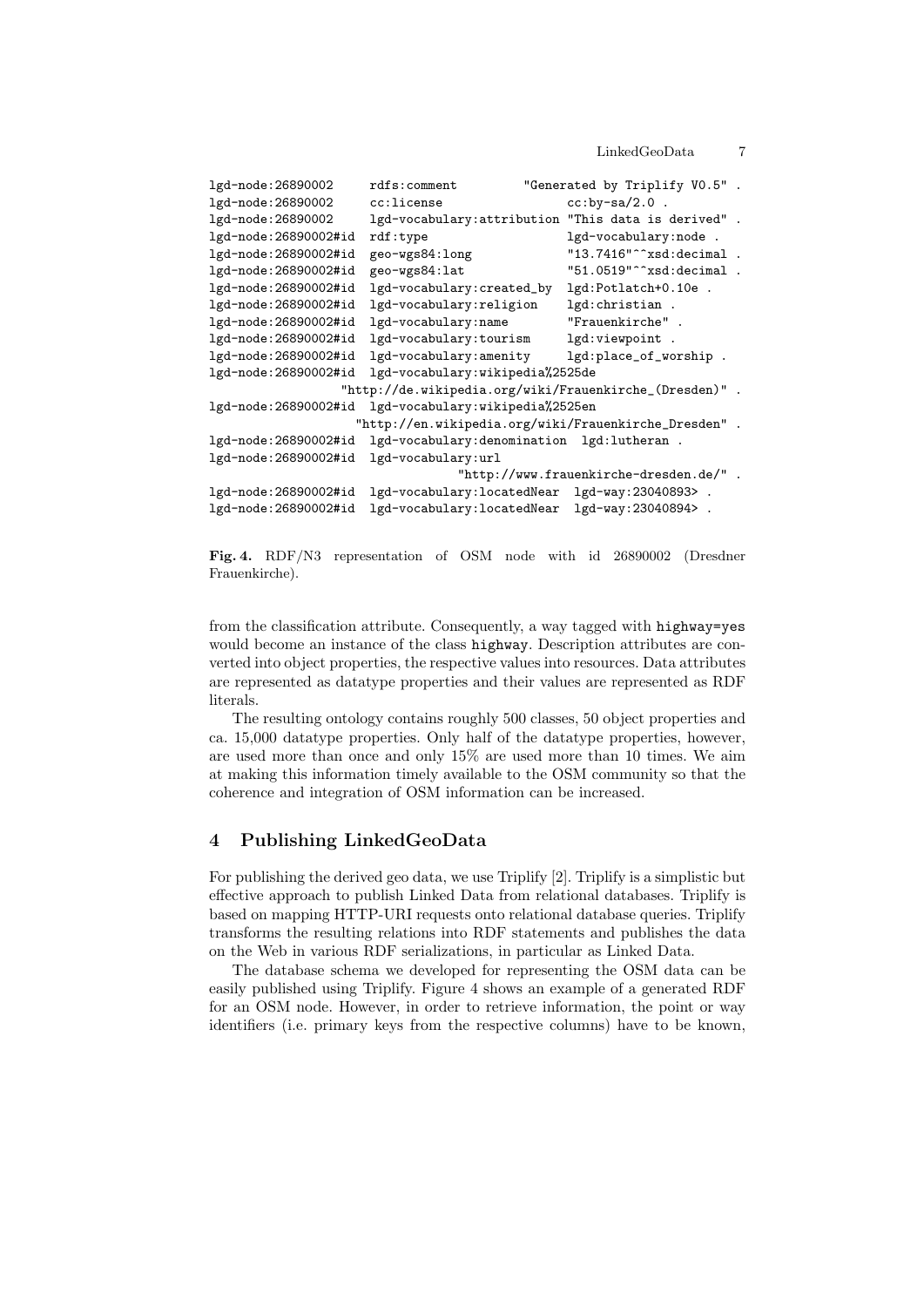which is usually not the case. A natural entry point for retrieving geo data, however, is the neighborhood around a particular point, possibly filtered by points holding certain attributes or being of a certain type. To support this usage scenario, we have developed a spatial Linked Data extension, which allows to retrieve geo data of a particular circular region. The structure of the URIs used looks as follows:

|                                                              | Longitude Latitude Radius | Property |
|--------------------------------------------------------------|---------------------------|----------|
|                                                              |                           |          |
| http://LinkedGeoData.org/near/48.213,16.359/1000/amenity=pub |                           |          |

ration with regular expression OTD patterns with extract the geo coordinates, radius and optionally a property with associated value and inject this inforradius and optionally a property with associated value and inject this information into an SQL query for retrieving corresponding points of interest. The http://dic.org/point/23409191001 referents an excerpt of the LinkedGeoData Triplify configuration: The linked geo data extension is implemented in Triplify by using a configuration with regular expression URL patterns which extract the geo coordinates,

```
3 CONCAT("vocabulary:",n.type) AS "rdf:type",
1 /^near\/(-?[0-9\.]+),(-?[0-9\.]+)\/([0-9]+)\/?$/=>
2 SELECT CONCAT("base:",n.type,"/",n.id,"#id") AS id,
4 longitude AS "wgs84_pos:long^^xsd:decimal",
5 latitude AS "wgs84_pos:lat^^xsd:decimal",
6 rv.label AS "t:unc", REPLACE(rk.label,":","%25"),
7 HAVERSINE(latitude,longitude) AS "distance^^xsd:decimal"
8 FROM elements n INNER JOIN tags t USING(type,id)
9 INNER JOIN resources rk ON(rk.id=t.k)
10 INNER JOIN resources rv ON(rv.id=t.v)
11 WHERE longitude BETWEEN CEIL($2-($3/1000)/abs(cos(radians($1))*111))
12 AND CEIL($2+($3/1000)/abs(cos(radians($1))*111))
13 AND latitude BETWEEN CEIL($1-($3/1000/111)) AND CEIL($1+($3/1000/111))
14 HAVING distance < $3 LIMIT 1000'
```
The first line contains the regular expression, which is evaluated against HTTP request URIs. If the expression matches, the references to parenthesized subpatterns in the SQL query (lines 2-14) will be replaced accordingly. In this particular case \$1 in the SQL query will be replaced with the longitude, \$2 with the latitude and \$3 with the radius. The SQL query is optimized so as to retrieve first points in the smallest rectangle covering the requested circular area (lines 11-13) and then cutting the result set into a circular area by using the Haversine formula (line 14), which is, for the purpose of brevity, in the example called as a stored procedure.

Triplify requires the results of the SQL queries to adhere to a certain structure: The first column (line 2) must contain identifiers, which are used as subjects in the resulting triples, while the column names are converted into property identifiers (i.e. triple predicates) and the individual cells of the result into property values (i.e. triple objects). In our example, we reuse established vocabularies for typing the elements (line 3) and associating longitude and latitude values with them (lines 4 and 5). The datatype for literal values can be encoded by appending two carets and the datatype to the column (prospective property) name (as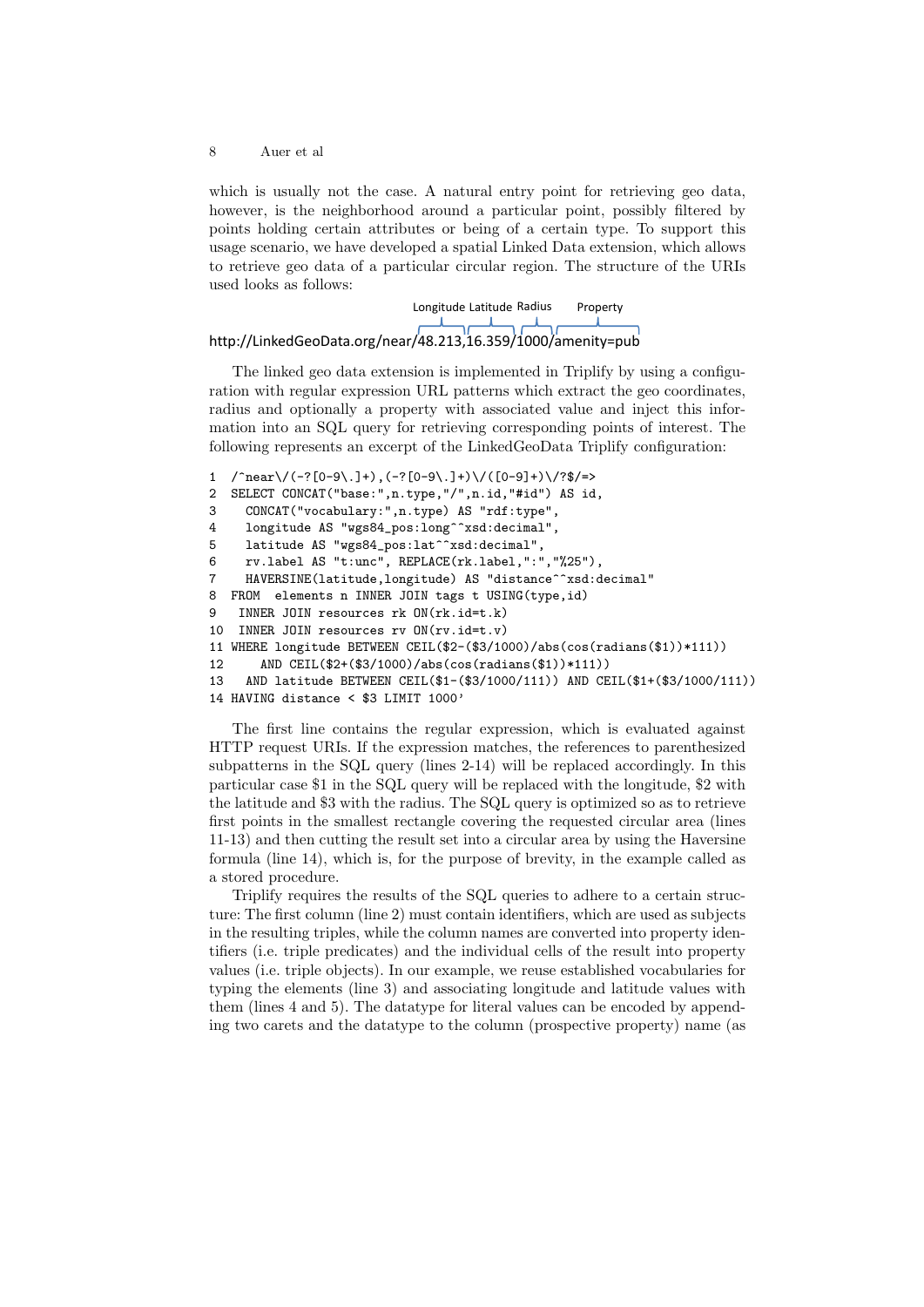can be seen in lines 4, 5 and 7). For transforming the tags, which are already stored in a key-attribute-value notation in the tags table, into RDF, we use the special "t:unc" column name, which instructs Triplify to derive the property URIs from the next column in the result set, instead of using the current column name (line 6).

The Triplify configuration can be also used to create a complete RDF/N3 export of the LinkedGeoData database. The dump amounts to 16.3 GB file size and 122M RDF triples. The different REST services provided by LinkedGeoData project by means of Triplify are summarized in Table 3. Some performance results for retrieving points-of-interest in different areas are summarized in Table 2.

|           |     | Location Radius Property Results Time |      |           |
|-----------|-----|---------------------------------------|------|-----------|
| Leipzig   | 1km |                                       | 291  | 0.05s     |
| Leipzig   |     | $5km$ amenity=pub                     |      | 41 0.54s  |
| London    | 1km |                                       | 259  | 0.28s     |
| London    |     | $5km$ amenity=pub                     |      | 495 0.74s |
| Amsterdam | 1km |                                       | 1811 | 0.31s     |
| Amsterdam |     | $5km$ amenity=pub                     | 64   | 1.25s     |

Table 2. Performance results for retrieving points-of-interest in different areas.

# 5 Establishing Mappings with Existing Datasources

Interlinking a knowledge base with other data sources is one of the four key principles for publishing Linked Data according to Tim Berners-Lee<sup>7</sup>. Within the Linking Open Data effort, dozens of data sets have already been connected to each other via owl:sameAs links. The central interlinking hub is DBpedia, i.e. if we are able to build links to DBpedia, then we are also connected to data sources such as Geonames, the World Factbook, UMBEL, EuroStat, and YAGO. For this reason, our initial effort consists of matching DBpedia resources with LinkedGeoData. In future work, we may extend this further.

When matching two large data sets such as DBpedia and LinkedGeoData, it is not feasible to compare all entities in both knowledge bases. Therefore, we first restricted ourselves to those entities in DBpedia, which have latitude and longitude properties. We then experimented with different matching approaches and discovered that in order to achieve high accuracy, we had to take type information into account. To detect interesting entity types, we queried DBpedia for those classes in the DBpedia ontology which have instances with latitude and longitude properties.

To proceed, we had to discover how those classes are represented in OSM. To do this, we built a test set, which we later also used for evaluating the matching quality. The set consisted of those entity pairs, where a link from the

<sup>7</sup> http://www.w3.org/DesignIssues/LinkedData.html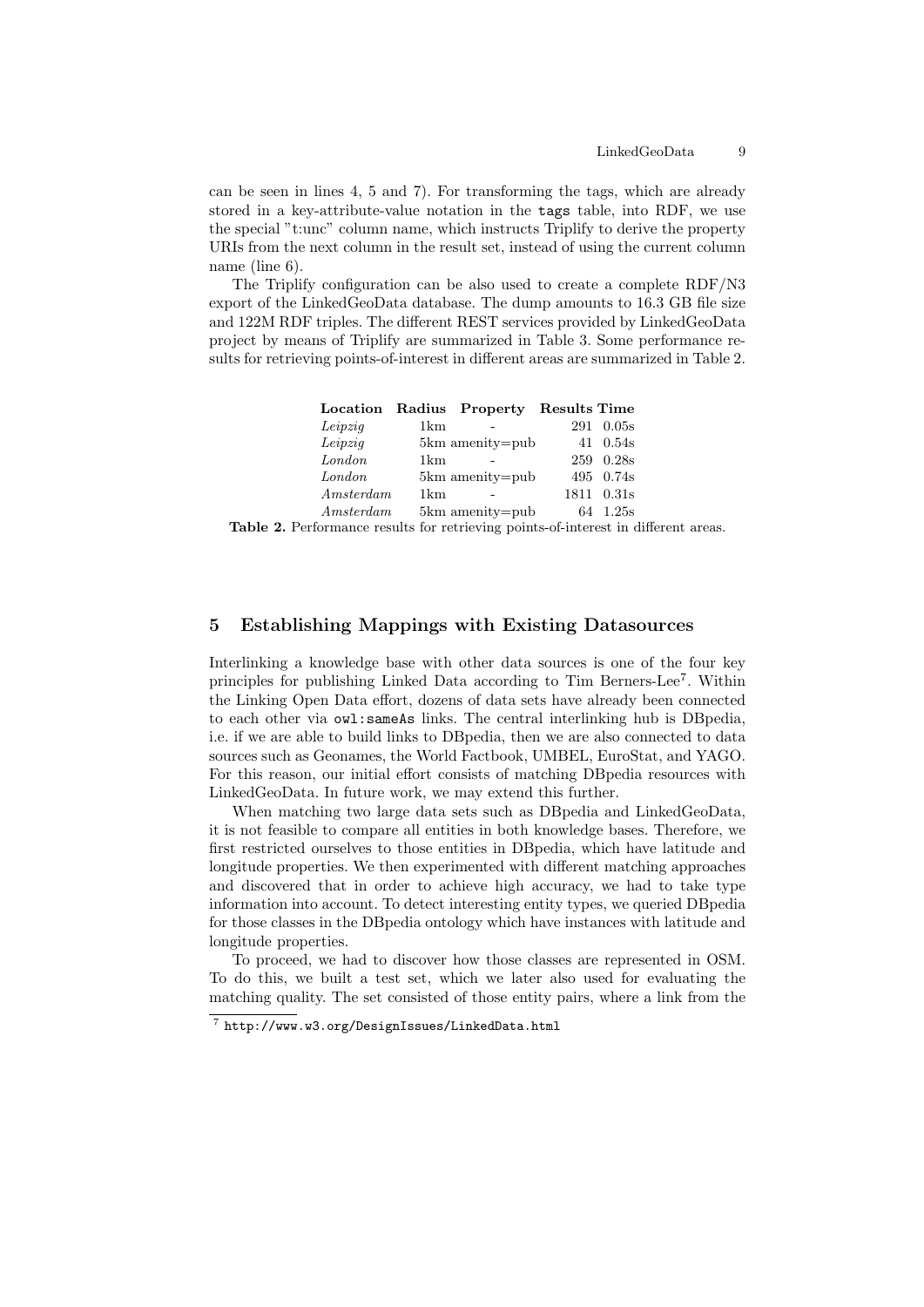| Description                                          | $_{\rm URL}$                                     |
|------------------------------------------------------|--------------------------------------------------|
| Points of interest in a                              | lgd:near/%lat%,%lon%/%radius%                    |
| circular area                                        |                                                  |
| <i>Example:</i> Points of interest                   | lgd:near/51.033333,13.733333/1000                |
| in a 1000m radius around                             |                                                  |
| the center of Dresden                                |                                                  |
| Points of interest in a                              | lgd:near/%lat%,%lon%/%radius%/%category%         |
| circular area having a                               |                                                  |
| certain property                                     |                                                  |
| <i>Example:</i> Amenities in a                       | lgd:near/51.033333,13.733333/1000/amenity        |
| 1000m radius around the                              |                                                  |
| center of Dresden                                    |                                                  |
| Points of interest in a                              | lgd:near/%lat%,%lon%/%radius%/%property%=%value% |
| circular area having a                               |                                                  |
| certain property value                               |                                                  |
| <i>Example:</i> Pubs in a 1000m                      | lgd:near/51.033333,13.733333/1000/amenity=pub    |
| radius around the center of                          |                                                  |
| Dresden                                              |                                                  |
| A particular point of                                | lgd:node/%0SMid%                                 |
| interest (identified by its                          |                                                  |
| OSM id)                                              |                                                  |
| <i>Example:</i> The Cafe B'liebig 1gd:node/264695865 |                                                  |
| in Dresden                                           |                                                  |
| A particular way                                     | lgd:way/%0SMid%                                  |
| (identified by its OSM id)                           |                                                  |
| <i>Example:</i> Alte Mensa at                        | lgd:way/27743320                                 |
| TU Dresden                                           |                                                  |
|                                                      | $\mathbf{m}$ ii $\alpha$ ii $\alpha$ in $\alpha$ |

Table 3. LinkedGeoData services provided using Triplify.

LinkedGeoData entity to a Wikipedia page (and therefore a DBpedia resource) had already been present. This resulted in pairs of user-created owl:sameAs links between LinkedGeoData and DBpedia. For each of the common DBpedia ontology classes, we picked their instances within the test set. Schema matching could then be understood as a supervised machine learning problem, where those instances were positive examples. This problem was solved by using DL-Learner [7] and the result can be found in Table 4. For the cases where we did not have instances in the test set, we consulted the OSM wiki pages. Most results were straightforward, but we discovered that suburbs are often typed as cities in DBpedia and that it is often useful to combine the DBpedia ontology with the UMBEL class hierarchy.

The matching heuristic was then defined as a combination of three criteria: type information, spatial distance, and name similarity. Given a DBpedia entity, we proceeded as follows: 1.) Determine the type criteria in LGD according to Table 4. 2.) Query all LGD points, which are within a certain maximum distance (depending on the type) from the DBpedia point. 3.) Compute a spatial score for each LGD point depending on its distance. 4.) Compute a name similarity score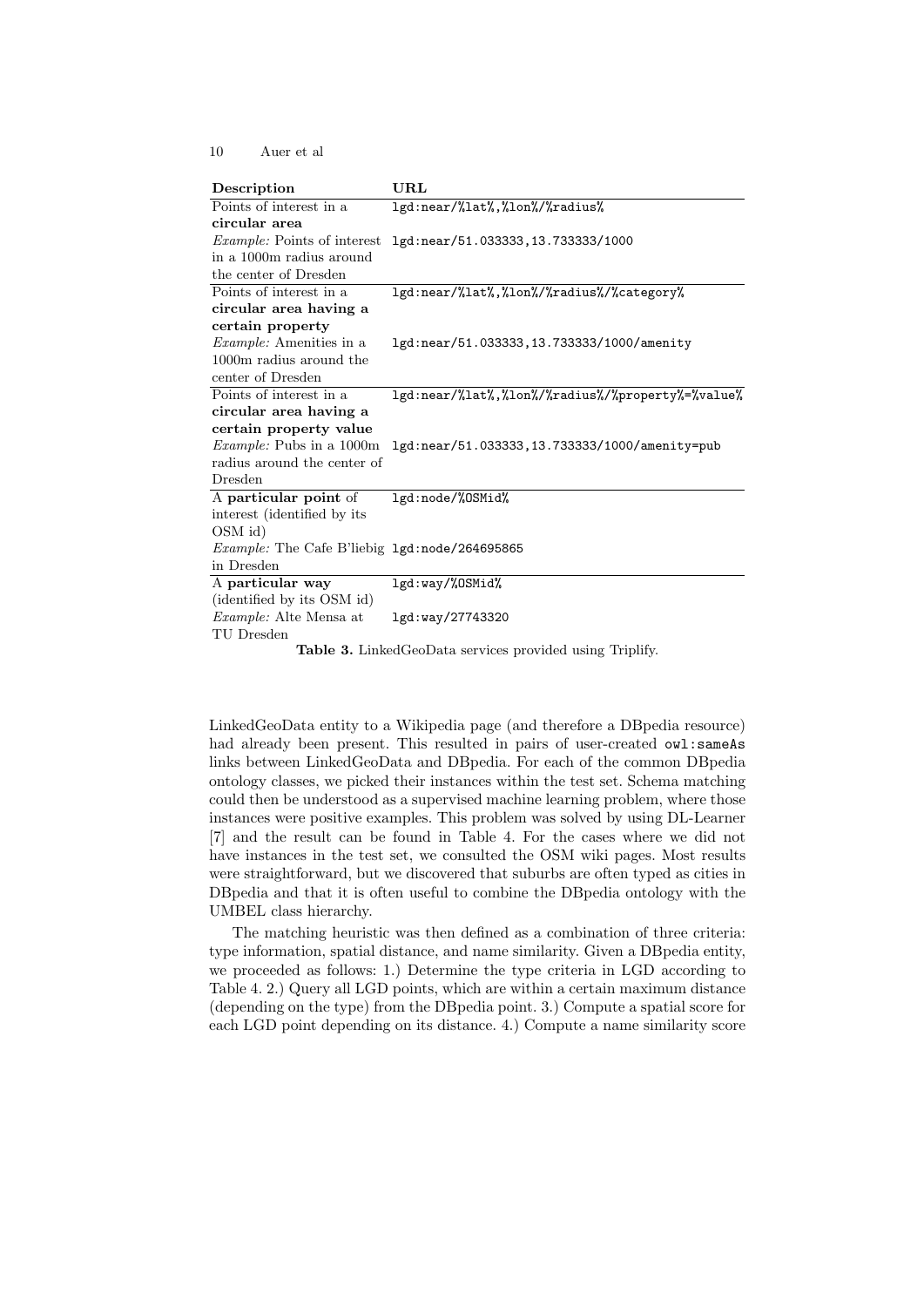| Type       | <b>DB</b> pedia                      | LinkedGeoData                  |
|------------|--------------------------------------|--------------------------------|
| city       | dbpedia-owl: City or                 | lgd:city or lgd:town           |
|            | umbel-sc:City                        | or lgd: village or lgd: suburb |
|            | railway station dbpedia-owl: Station | lgd:station                    |
| university | dbpedia-owl:University               | lgd:university                 |
| school     | dbpedia-owl:School or                | lgd:school                     |
|            | umbel-sc:SchoolInstitution           |                                |
| airport    | dbpedia-owl:Airport or               | lgd:aerodrome                  |
|            | umbel-sc:AirField                    |                                |
| lake       | dbpedia-owl:Lake or                  | lgd:water                      |
|            | umbel-sc:Lake                        |                                |
| country    | dbpedia-owl: Country or              | lgd:country                    |
|            | umbel-sc:Country                     |                                |
| island     | dbpedia-owl: Island or               | lgd:island                     |
|            | umbel-sc: Island                     |                                |
| mountain   | dbpedia-owl: Mountain or             | lgd:peak                       |
|            | umbel-sc:Mountain                    |                                |
| river      | dbpedia-owl:River or                 | lgd: waterway                  |
|            | umbel-sc:River                       |                                |
| lighthouse | dbpedia-owl:LightHouse or            | lgd:lighthouse                 |
|            | umbel-sc:Lighthouse                  |                                |
| stadium    | dbpedia-owl:Stadium or               | lgd:stadium                    |
|            | umbel-sc:Stadium                     |                                |

Table 4. Schema Level Matching between DBpedia and LGD. In doubt, we preferred a more general expression in LGD, since it does not effect matching quality negatively.

for each LGD point. 5.) Pick the LGD point with the highest combined spatial and name similarity score, if this score exceeds a certain threshold. The outcome is either "no match" or an LGD entity, which is matched via owl:sameAs to the given DBpedia entity.

For computing the name similarity, we used rdfs:label in DBpedia and additionally a shortened version of the label without disambiguation information, e.g. "Berlin" instead of "Berlin, Connecticut". Within LGD, we used the properties name, name%25en, and name\_int (not all of those are defined for each LGD point). For comparing the name strings, we used a Jaro distance metric. The name similarity was then the maximum of the six comparisons between the 2 DBpedia and 3 LGD names.

For the spatial distance metric, we used a quadratic function, which had value 1 exactly at the given point and value 0 at the mentioned maximum distance of the given type. It should be noted that the coordinates in DBpedia and LinkedGeoData were often not exactly the same, since for larger entities, e.g. cities, both Wikipedia and OSM choose a reference point, which has to be a representative, but there are no strict guidelines as to how exactly this point is chosen. For brevity, we omit a detailed discussion of the parameters of the matching heuristic and threshold values.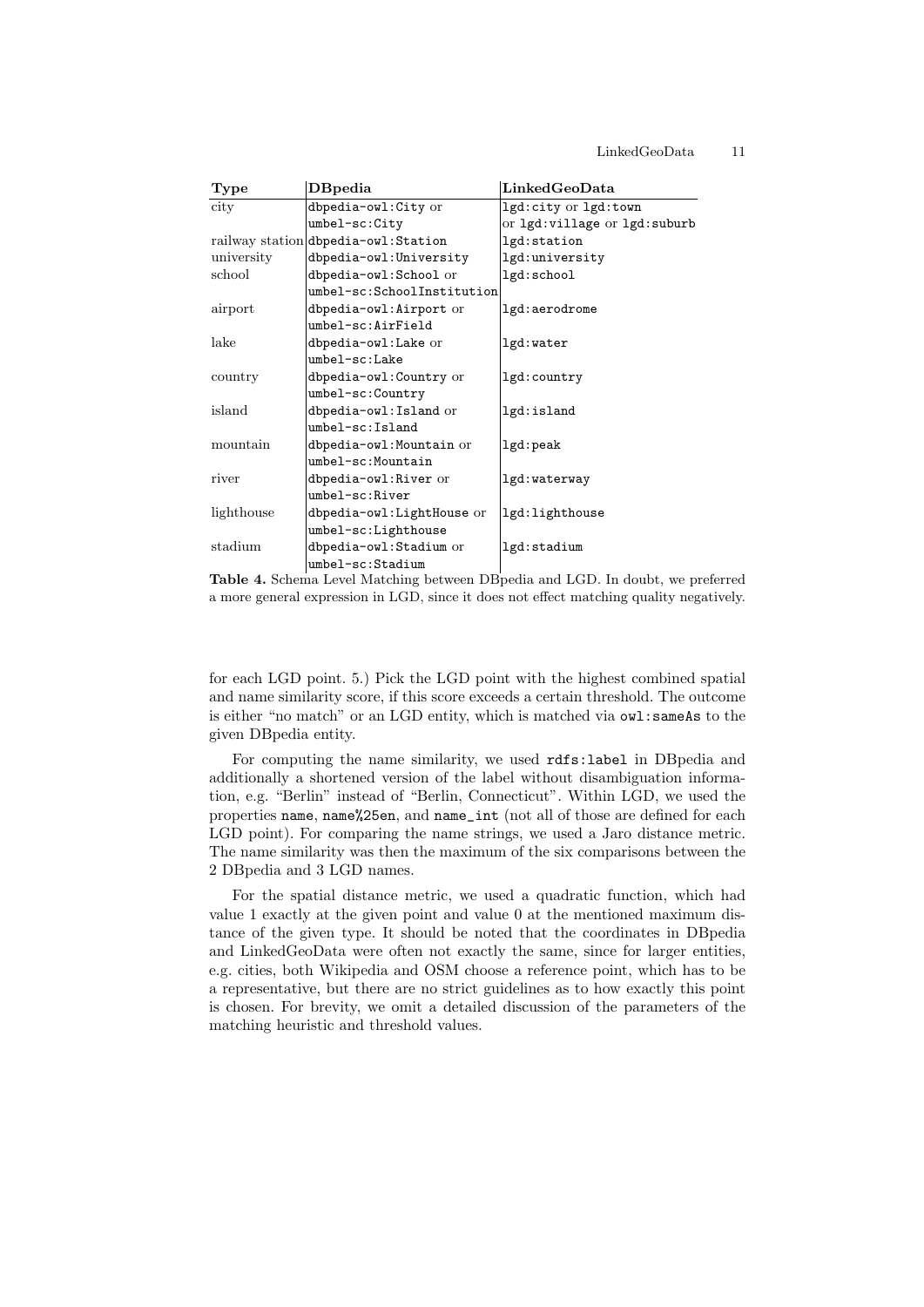| Type                                |           |     | Entities of Matches found Correct matches Precision Recall |              |             |
|-------------------------------------|-----------|-----|------------------------------------------------------------|--------------|-------------|
|                                     | this type |     |                                                            |              |             |
| city                                | 275       | 239 | 235                                                        |              | 98.3% 85.5% |
| railway station                     | 56        | 38  | 38                                                         | 100.0% 67.9% |             |
| <b>Table 5.</b> Evaluation Results. |           |     |                                                            |              |             |

We evaluated the heuristic on the above described test set. Only cities and railway stations were contained in this set more than 20 times, so we had to limit our evaluation to those two types. Table 5 summarizes the results. We defined precision as the number of correct matches divided by the number of reported matches and recall as the number of correct matches divided by the number of entities of this type in the test set. As intended, the heuristic has a high precision with a lower recall. This was desired since not setting an owl:sameAs link is much less severe than setting a wrong owl: sameAs link. Upon manual inspection, the incorrect matches turned out to be errors in the test set (places within a city linking to the Wikipedia article about the city). Missed matches were usually due to missing names or missing classification information.

Finally, Table 6 presents the overall matching results. More than 50.000 matchings could be found by the script, which required a total runtime of 47 hours. Most of the time was spend for SPARQL queries to our local DBpedia and LGD endpoints. Despite our strict matching heuristic, the matches cover 53.8% of all DBpedia entities of the given types and can therefore be considered a valuable addition to the Linking Open Data effort. Most of the 53.010 matches found are cities, since they are common in Wikipedia and well tagged in OSM. Many DBpedia entities, which cannot be matched, do either not exist in LGD, are not classified, or misclassified in DBpedia (e.g. the German city Aachen is classified as dbpedia-owl:Country since it used to be a country in the Middle Ages).

| Type            | $# \text{Matches}$ Rate |             | Type       | $\# \text{Matches}$ Rate |            |
|-----------------|-------------------------|-------------|------------|--------------------------|------------|
| city            |                         | 45729 70.9% | country    |                          | 160 20.1%  |
| railway station |                         | 929 24.8%   | island     |                          | 313 29.8%  |
| university      |                         | 210 13.3%   | mountain   |                          | 1475 24.5% |
| school          |                         | 1483 38.4%  | river      |                          | 677 32.0%  |
| airport         |                         | 649 8.4%    | lighthouse |                          | 25 4.3%    |
| lake            |                         | 1014 22.1%  | stadium    |                          | 346 17.0%  |

Table 6. Matching Results: The second column is the total number of matches found for this type. The third column is the percentage of DBpedia entities of this type, which now have links to LGD.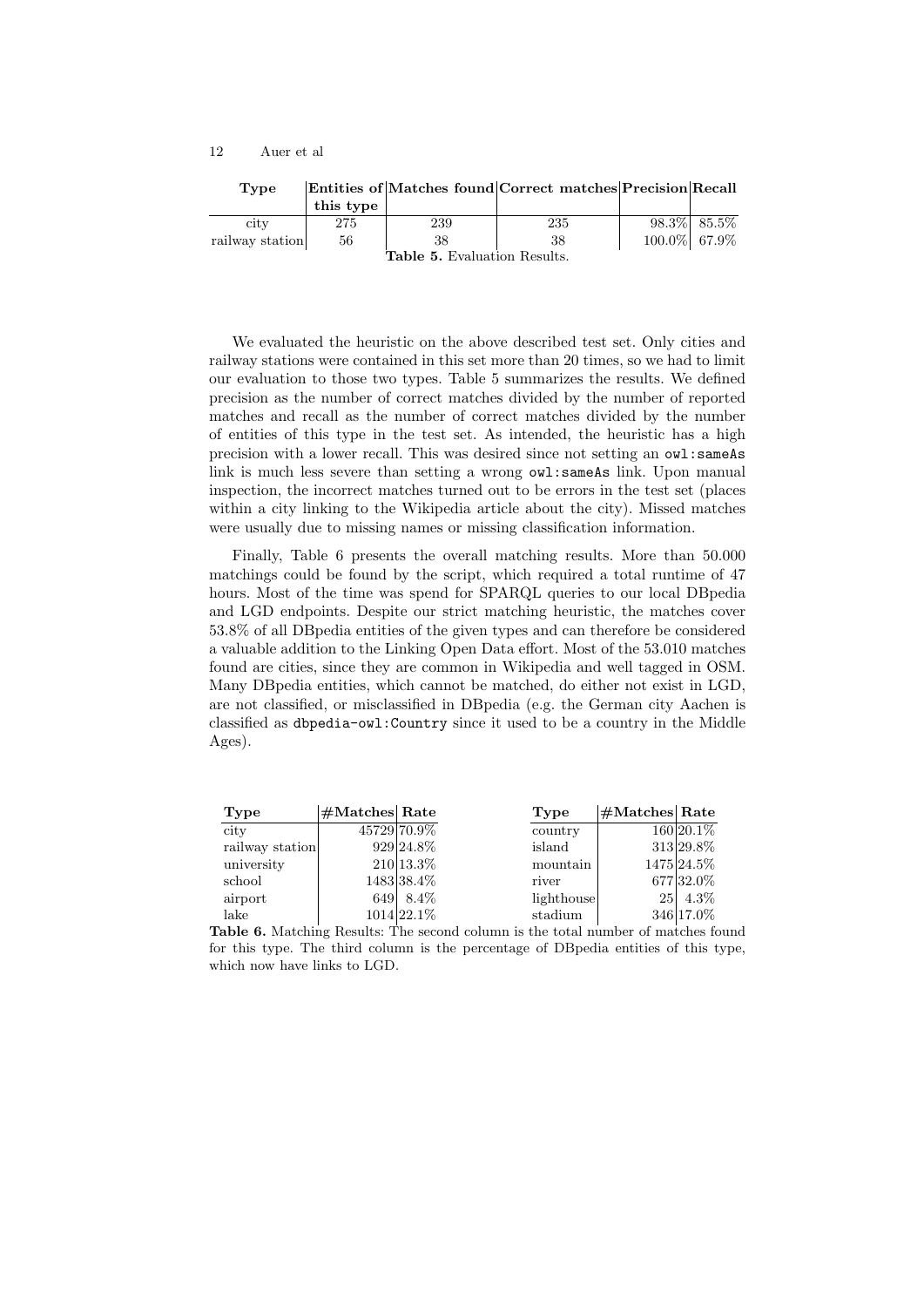## 6 Faceted LinkedGeoData Browser and Editor

In order to showcase the benefits of revealing the structured information in OSM, we developed a facet-based browser and editor for the linked geo data (cf. Figure  $5)^8$ . It allows to browse the world by using a slippy map. Once a region is selected, the browser analyzes the descriptions of nodes and ways in that region and generates facets for filtering. Once a facet or a specific facet value has been selected, matching elements are displayed as markers on the map and in a list. If the selected region is changed, these are updated accordingly.



Fig. 5. Faceted Linked Geo Data Browser and Editor.

If a user logs into the application by using her OSM credentials, the displayed elements can directly be edited in the map view. For this, the browser generates a dynamic form based on existing properties. The form also allows to add arbitrary additional properties. In oder to encourage reuse of both properties and property values, the editor performs a type-ahead search for existing properties and property values and ranks them according to the usage frequency. When changes are made, these are stored locally and propagated to the main OSM database by using the OSM API.

Performing the facet analysis naively, i.e. counting properties and property values for a certain region based on longitude and latitude, is extremely slow. This is due to the fact that the database can only use either the longitude or the latitude index. Combining both - longitude and latitude - in one index is also impossible, since, given a certain latitude region, only elements in a relatively small longitude region are sought for.

A possible solution for this indexing problem is to combine longitude and latitude into one binary value, which can be efficiently indexed. The challenge is

<sup>8</sup> Available online at: http://linkedgeodata.org/browser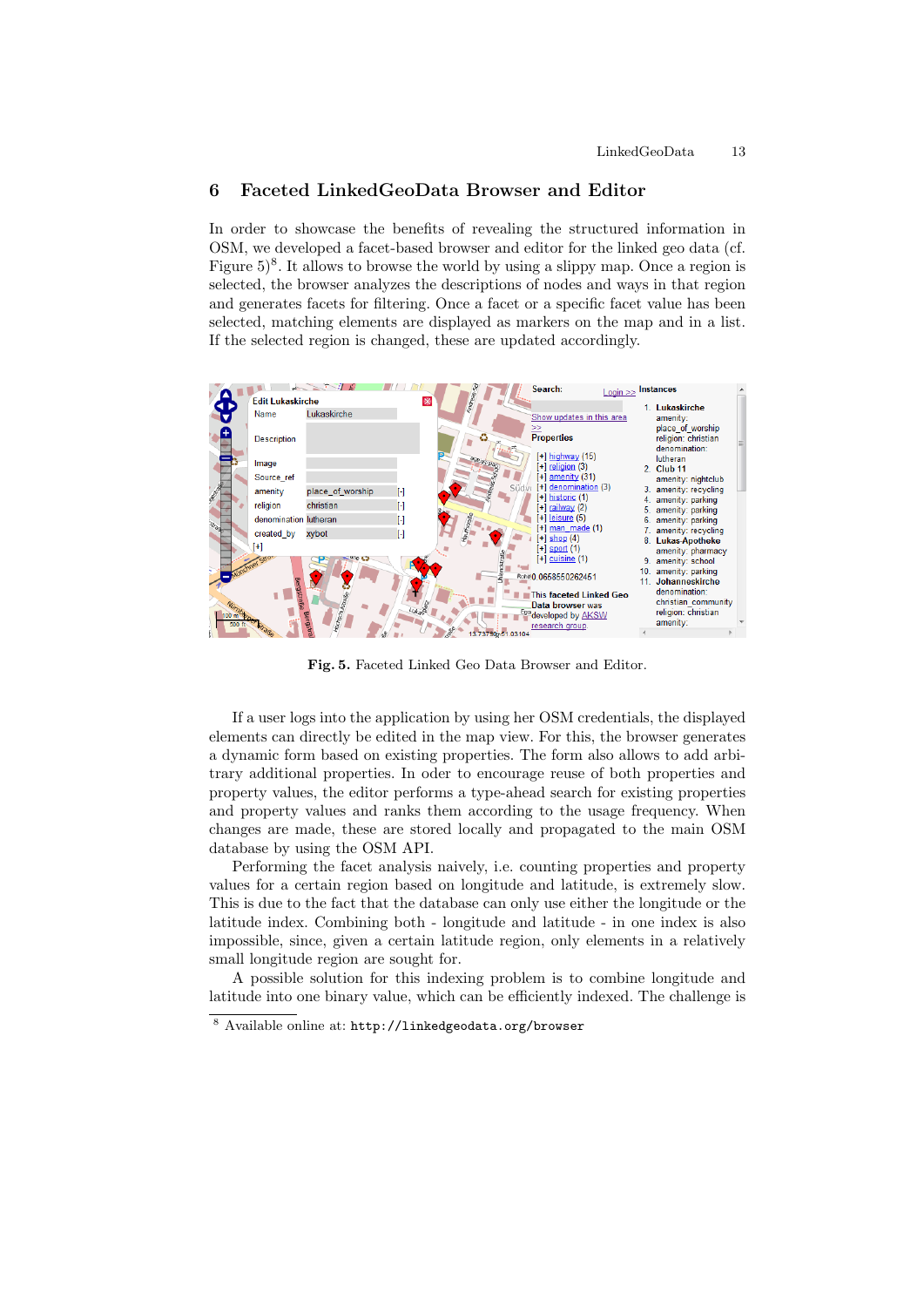to find a compound of longitude and latitude, which preserves closeness. This is possible by segmenting the world into a raster of, for example,  $2^{32}$  tiles, whose  $x/y$  coordinates can be interleaved into a 32-bit binary value<sup>9</sup>. The resulting tiles are squares with an edge length of about 600m, which is sufficient for most use  $\csc^{10}$ 

The 32-bit tile address for a given longitude and latitude value can be efficiently computed by the DBMS using the following formula:

## (CONV(BIN(FLOOR(0.5 + 65535\*(longitude+180)/360)), 4, 10)<<1) | CONV(BIN(FLOOR(0.5 + 65535\*(latitude+90)/180)), 4, 10)

In this formula " $<<1$ " symbolizes a bit-shift by one digit to the left, "|" is the bitwise "OR" and CONV converts the first argument from number base given as second argument to the number base given as third argument.

After elements are associated with the tiles they are located on and after tiles are indexed by the DBMS, elements located on a certain tile can be fairly efficiently retrieved. If the user browses to a certain area, the application has to determine all the tiles encircled by that area. Since co-located tiles are assigned to adjacent tile numbers, a certain area usually consists of a small number of tile ranges, which can be efficiently processed by the DBMS.

Even these indexing optimizations were not yet sufficient to obtain acceptable response times for the faceted browser. In order to further increase the querying performance, we precomputed the counts for all properties on all tiles, as well as the counts of all property values for a set of predefined properties of which we know that they have only a limited number of values. We did that not only for the highest zoom level, but for each zoom level which users are able to select. The lower the zoom level, the more the number of tiles reduces and the faster corresponding property and property value count aggregates can be computed.

# 7 Conclusions, Related and Future Work

#### 7.1 Conclusions

The transformation and publication of the OpenStreetMap data according to the Linked Data principles adds a new dimension to the Data Web: spatial data can be retrieved and interlinked on an unprecedented level of granularity. This enhancement enables a variety of new Linked Data applications such as geo-data syndication or semantic-spatial searches. The dynamic of the OpenStreetMap project will ensure a steady growth of the dataset. Furthermore, we established mappings with DBpedia as the central interlinking hub in the Web of Data. We also presented an efficient browser and editor for semantically enriched geo-data.

 $9$  This is also discussed on http://wiki.openstreetmap.org/wiki/Quadtile

<sup>&</sup>lt;sup>10</sup> In fact, the precision can be increased arbitrarily by using simply a larger number of tiles.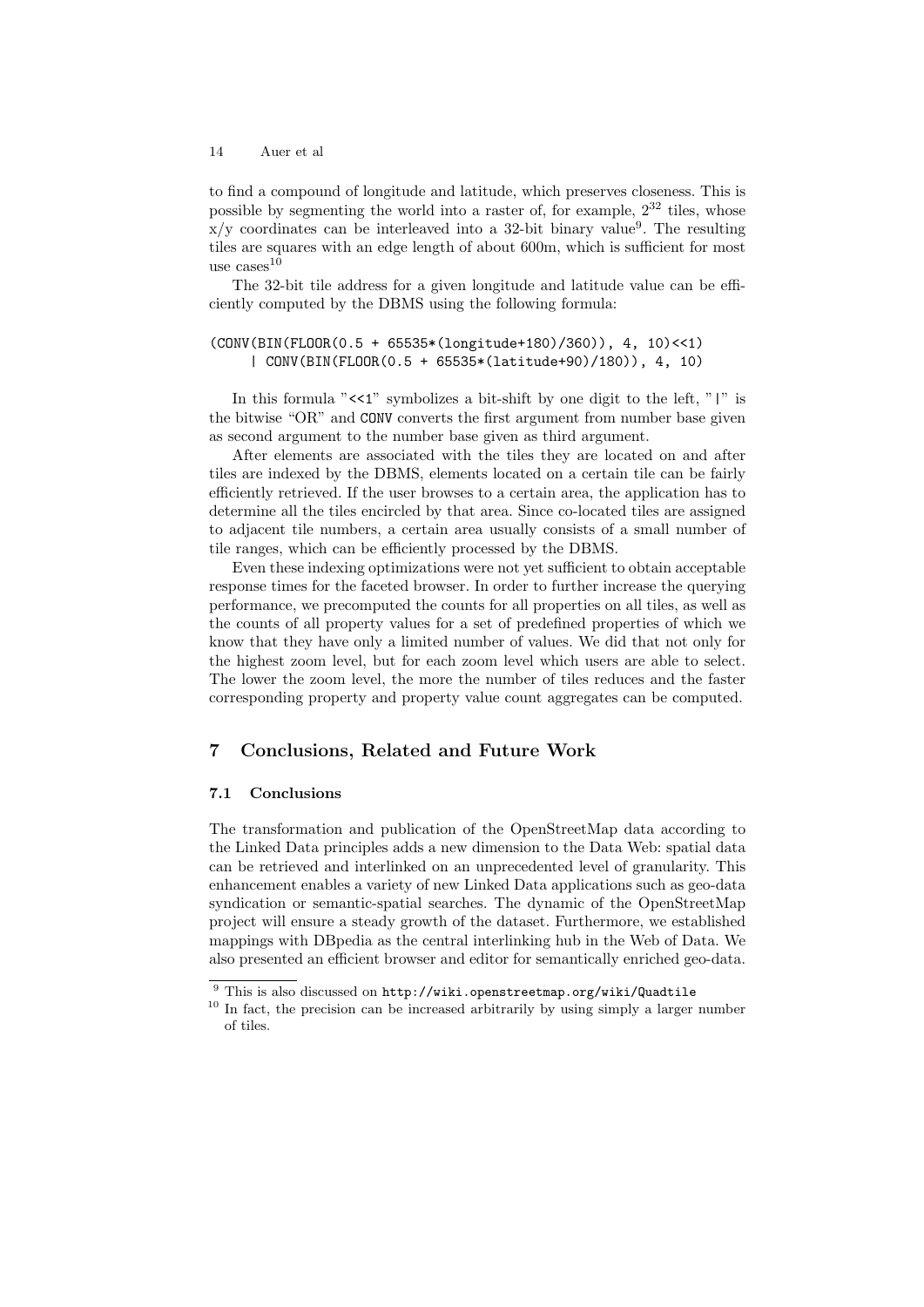#### 7.2 Related Work

The two main areas of relevant related work concern 1.) techniques for converting relational databases to Semantic Web standard formats and 2.) ontology matching.

There is a large body of work dedicated to converting relational databases to RDF and OWL. The W3C RDB2RDF incubator group, which we are participating in, has the aim to classify and standardize such approaches. For a comprehensive overview, we refer to http://esw.w3.org/topic/Rdb2RdfXG/ StateOfTheArt or the latest survey of the incubator group. For the article, we restrict ourselves to naming a few relevant tools in this area: Tirmizi [10] has a formal system to capture all information contained in a database based on the idea that all domain semantics are already contained in it. i [8], DB2OWL [6], and RDBToOnto [4] use less complete extraction rules and partially allow to refine the resulting knowledge base. In particular, DB2OWL allows to align the knowledge base to a reference ontology. For LinkedGeoData, we decided to use Triplify. Its use requires manual effort to write SQL mapping queries, but it is very light-weidth, easy to use, and most importantly sufficiently efficient to handle the large volumes of data in OpenStreetMap.

Regarding ontology mapping, there have been several decades of research starting with the integration of different database schemata. Tools like COMA [5] provide rich support for various matching operations between data bases as well as between RDF knowledge bases. For this article, we can limit ourselves to instance matching, since our main goal is to match specific points of interests in different knowledge bases. While there has been work on spatial matching methods, our experiments indicated that it is difficult to apply them automatically due to efficiency issues and the specifics of the involved knowledge bases. SILK [11] is a framework aiming to overcome this problem, but currently lacks support for spatial matching features.

[3] describes a semantic approach for matching export schemas of geographical database Web services, based on the use of a small set of typical instances. The paper also contains an extensive experiment, carried out within the context of two gazetteers, Geonames and the ADL gazetteer, to illustrate the approach. [9] describes an approach integrating geo data from multiple sources, which also incorporates a temporal dimension.

### 7.3 Future Work

Regarding the mapping approach described in Section 5, we aim to extend it in three different directions: 1.) We intend to interlink LinkedGeoData with further geographic knowledge bases. For instance for Geonames  $^{11}$ , one of the benefits will be that the tagging structures in OpenStreetMap will be complemented by the hierarchical structural features in Geonames. 2.) We may integrate the efficient matching methods we have used in ontology matching tools like SILK.

 $^{\rm 11}$ http://geonames.org